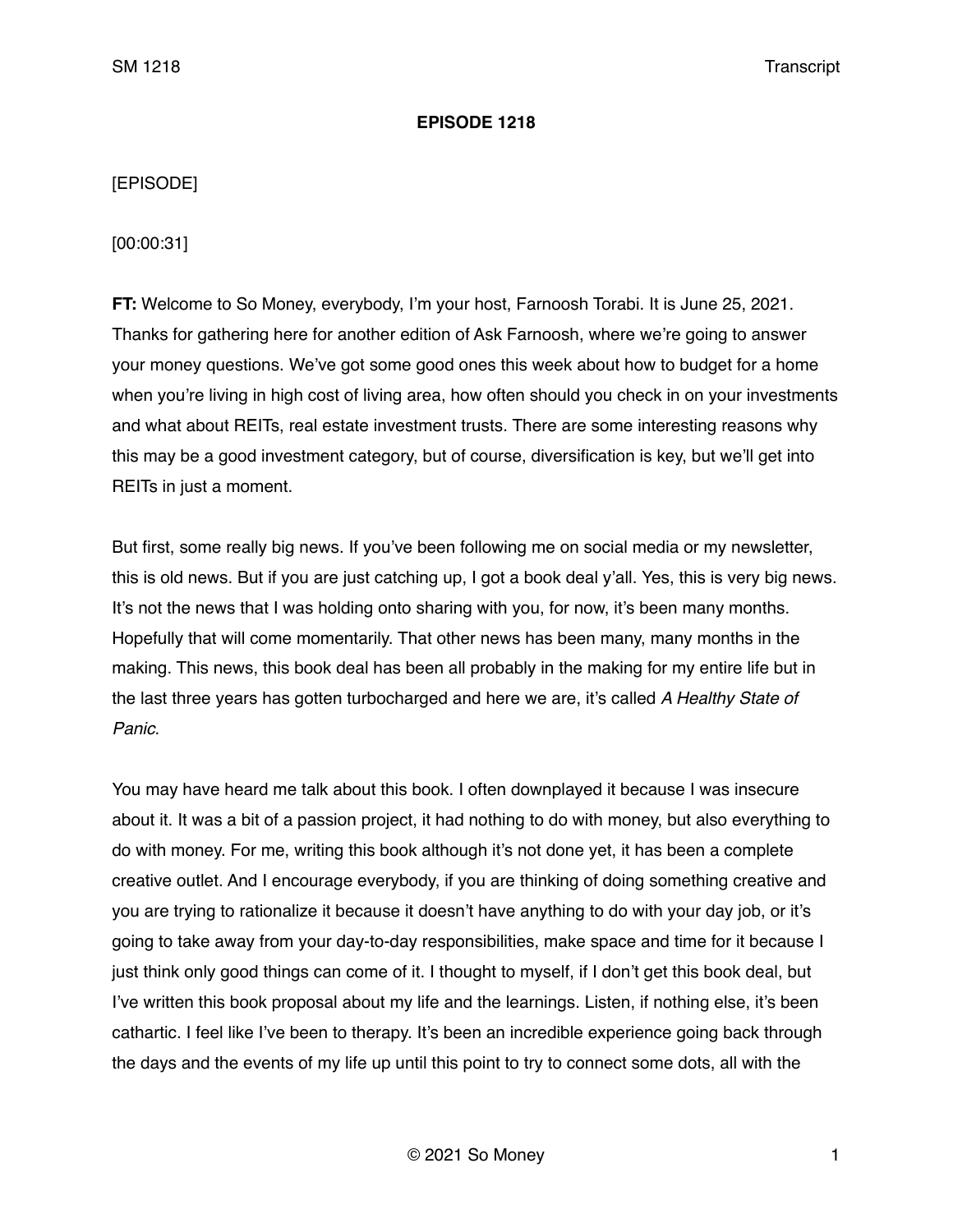hope of providing readers with some strategies, some insights, some funny stories to get them through wherever they're at the crossroads of.

This book, *A Healthy State of Panic.* It's sold at auction and I sat in my home in disbelief when my agent called me with the news. It's funny, you go through a lot of surprising moments in your life. There's not like putting something out there in the world, and feeling like it gets validated. This book was validated by editors at Simon & Schuster who saw in me despite Farnoosh being this personal finance expert, like really believing that I could write this creative book that is more or less a memoir and believing in me. It reminded me of this quote that I read the other day that said, may you attract people who understand you on a deeper level, who genuinely want you to succeed, who are happy for your abundance.

If you can attract these people and exclusively these people in your life, you're going to win. Like the road is paved, and I have felt that way throughout my life and in particular, at this juncture, where people who I didn't even know, who just knew my work, who read the proposal, who met with me once and said, "Yes, we're going to bet on this woman." I owe it all to these people. I owe it to myself for getting myself to this point, but getting me over this hurdle. I just didn't know what was going to happen and the best happened. I got a book deal. It's going to come out early 2023, which means I got a lot of work to do to write this book, but I cannot wait to share these stories that I've been holding for all my life.

You know what? This entire journey started with taking a huge chance on myself. A few years ago, I dabbled in standup comedy. I took a course, I saw an opening for an evening course in Manhattan and I took it. I joke the first night that I showed up at this class. Everybody went around the room like, "Why are you here? What brought you here?" I said, "Look, it's two hours on a Wednesday that I don't have to answer to any children. That's why I'm here. Ha ha ha." Little did I realize that that experience was going to catapult me to a new place in my career, and in my life and really push me to do the thing that I think I was always wanting to do. I've always wanted to tell funny stories, be out there in a bigger. Not just talk about money but talk about life. I hope that this book will, for me, selfishly be that bridge.

For you and people who don't even know me yet, maybe this book will be a way for you to feel seen and understood. If nothing else, a breezy book that will get you to laugh all the way to the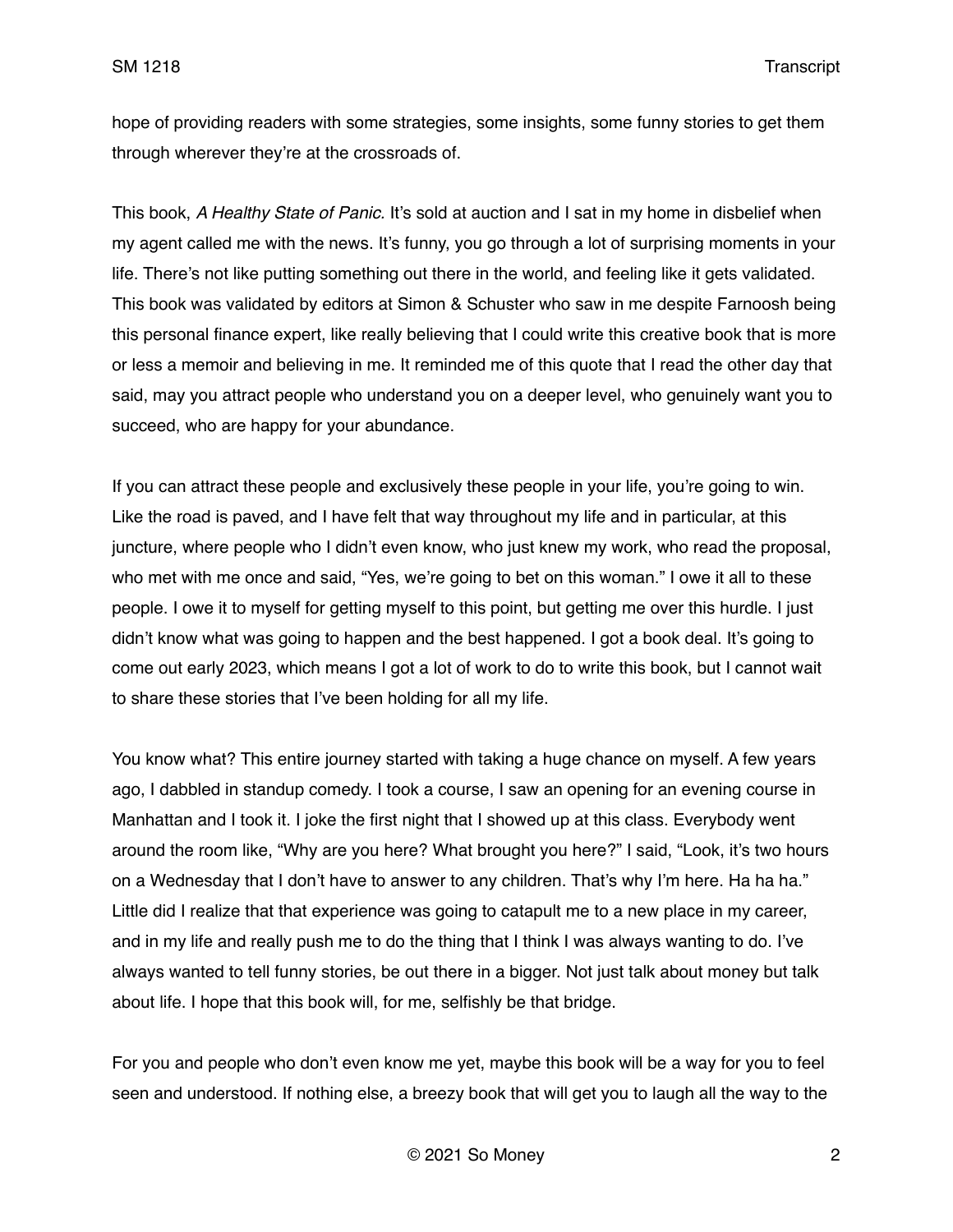end and see life through the lens of a woman who grew up totally scared and a woman who is continuously scared, always looking over her shoulder, texting my husband late at night about how to dole out my life insurance just in case I don't make it until the end of the week. I literally do these things. They're funny and they need to be told, because if we don't laugh, we cry.

Anyways, stay tuned for more updates. This is just the beginning. I can't wait to keep you along for the ride. Thanks again to everybody who has supported me over the years. This book is really dedicated to each and every one of you.

All right. Let's go to the iTunes review section and pick our reviewer of the week. Every week, we pick somebody from the review section, the ratings and reviews section to get a free 15 minute money session with me. This week, we're going to say thank you to Sweetness the Third who writes in and says, "I started listening to Farnoosh in early 2021." Oh, a new listener. "It has been great to listen to her guests and financial advice during the past six months. I read a number of books from her guest and they have increased my knowledge of the financial world. Her advice is individual and I like her take on crypto. The finance world needs more people like Farnoosh that move away from the shame game and encourage people to create actionable steps towards financial independence."

Well, thank you, I appreciate that you like my take on crypto although it's not much of a take. It's just mostly, don't buy into the hype. If you didn't check out our crypto week from, I think it was a week or two ago, check it out. Four dedicated episodes to cryptocurrency, blockchain, bitcoin, all of it. Had some fantastic guest on who really broke it down simply, digestibly. Sweetness the Third, email me, [farnoosh@somoneypodcast.com](mailto:farnoosh@somoneypodcast.com) or direct message me on Instagram. Those are the two best ways to get on my radar. Let me know that you left this review and I will promptly respond with a thank you and a link for you to sign up for a free 15-minute money session for you and I. Thanks so much.

In case you're still catching up to the podcast this week, we had on some fantastic guest. On Monday, we spoke about affording parenthood while working with author Daisy Dowling, who is a 20-year Wall Street veteran who now coaches working parents, helping them to get to the top of their game. She's also a mom to two young children. She's got a book out called, *Workparent: The Complete Guide to Succeeding on the Job, Staying True to Yourself and*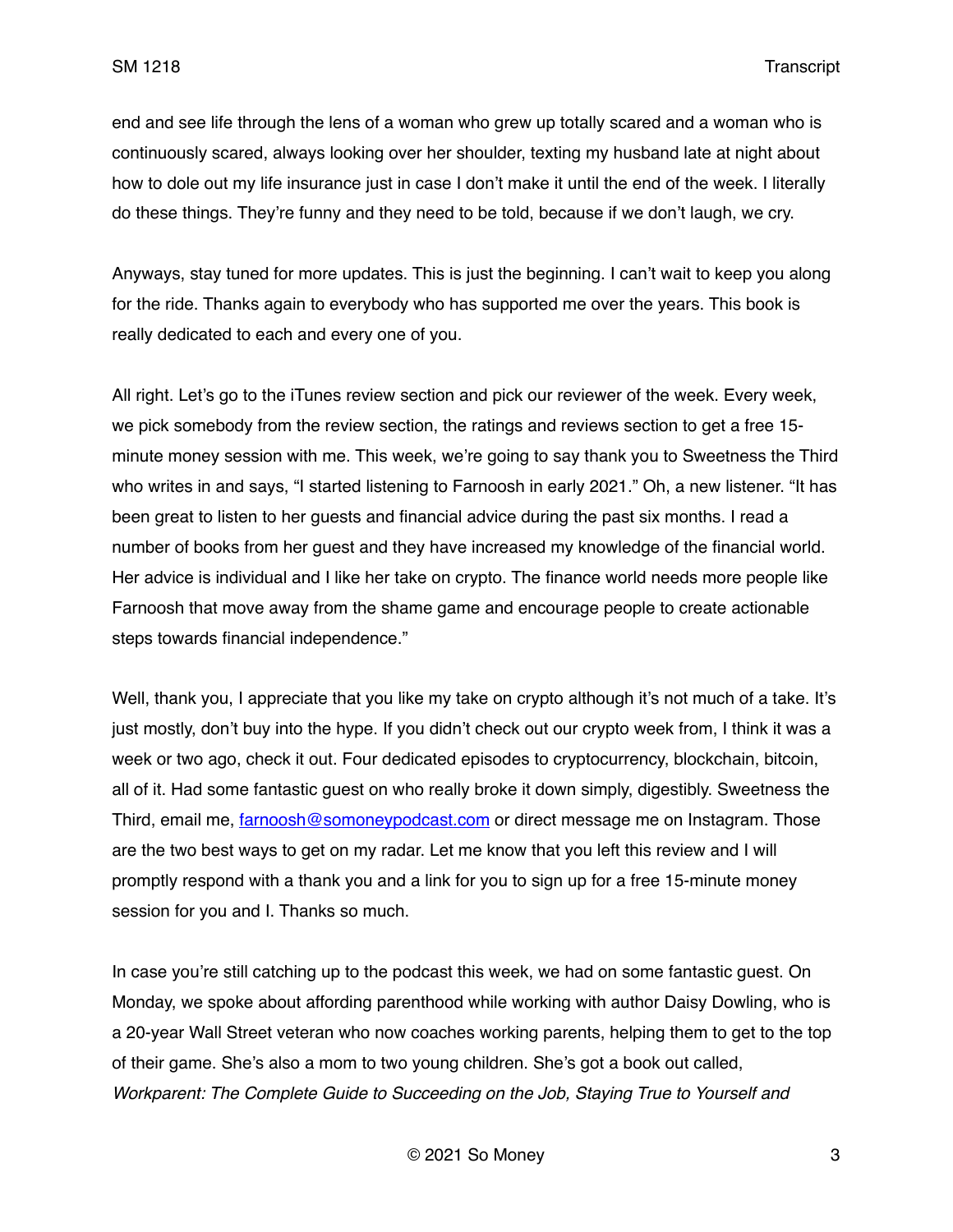*Raising Happy Kids.* Our discussion revolved around, obviously, how to afford parenthood, how to maintain a structure that addresses the needs both at home and at work, how the pandemic has changed the culture around working parents, mostly the good stuff that came out of the pandemic, so check that out. That was on Mondays show.

Then on Wednesday, why and how to be proud of your privilege with Hitha Palepu, a good friend of mine. She's an entrepreneur, she's an angel investor, she's a mother and she's also an author. Her next book is called, *We're Speaking: The Life Lessons of Kamala Harris.* It's going to be out this fall. But for our discussion this week, a lot of it focused on privilege. Hitha is the first to say, she grew up basically on third base with a supportive family unit, resources, wealth and now continues to have those resources. Her parents are still very much a part of her life and supporting her and her now family. She's open to talking about it. She is a privileged individual. She is also extremely hard-working, so we talked about what motivates her.

Because there's often this perception that if you grew up with resources, if you grew up wealthy, if you grew up privileged that your successes later on in life, "Well, they are bound to happen." We feel almost less worthy of them sometimes, or we feel guilty about that or others make us feel that way. A really interesting conversation with Hitha, so check that out on Wednesday show.

# [ASK FARNOOSH]

Now, let's go to the mailbag and answer your money questions and get everybody who wrote in. You can easily include your question for our Friday shows by direct messaging me on Instagram. I check there every day for the latest and greatest questions. You can email me, you can go to the website as well at somoneypodcast.com. Click on the button that says Ask Farnoosh and you can either leave a voicemail, or type your question, whatever you prefer.

[00:09:52]

All right. First, Meredith writes in and she says,

# [00:09:54]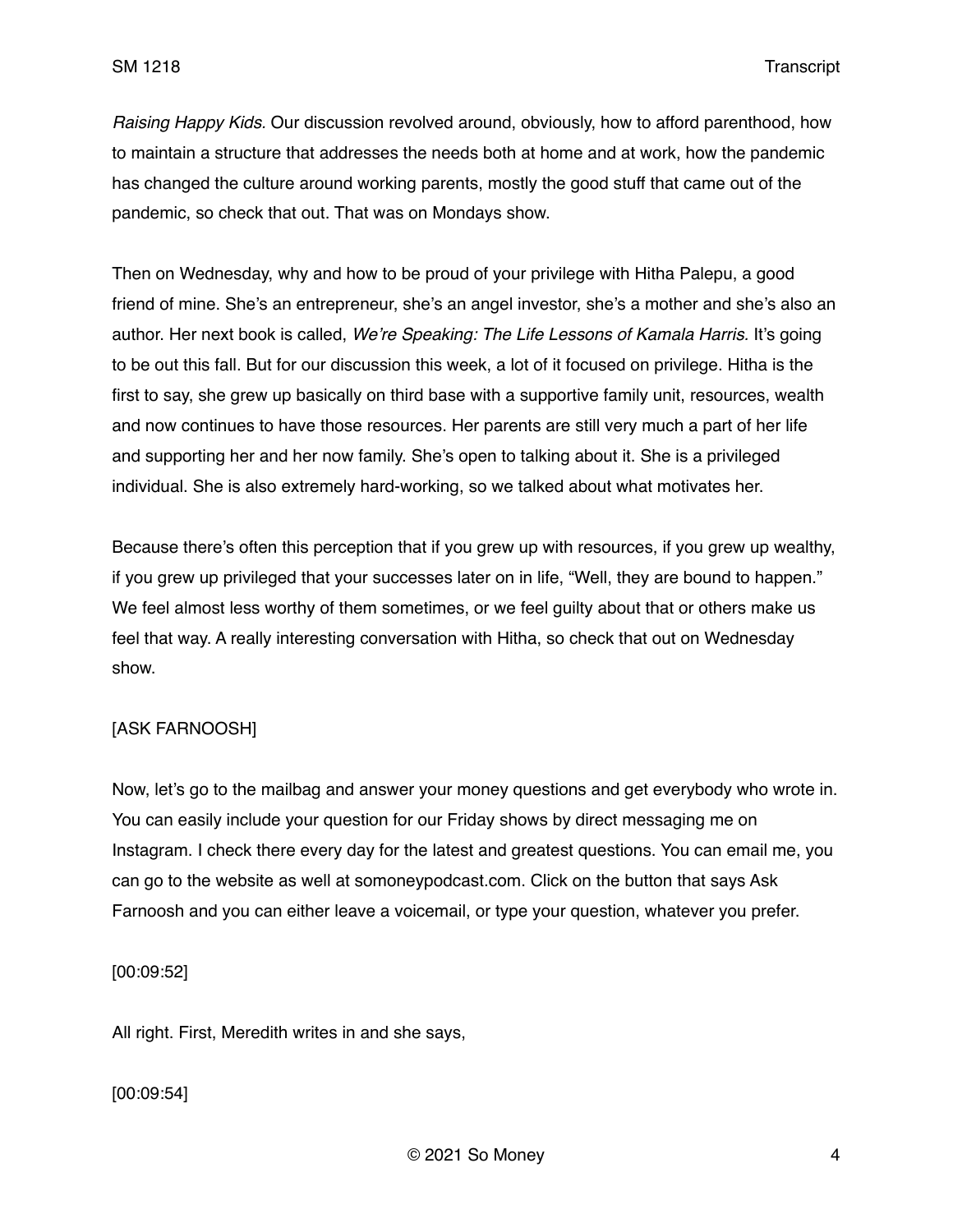**M:** "Hey, Farnoosh. I'm thinking adding REITs to my portfolio of mostly broad index funds to diversify. What are your thoughts?"

# [00:10:03]

**FT:** Okay. This is a very specific question. Let's take a minute and define REITs for everybody. REITs, what are they? Real estate investment trusts. That's an acronym for real estate investment trusts. There are over 200 different kinds of REITs and these are holding companies, that own or finance income producing real estate across a range of property sectors. There's a single-family, apartment rental. There are even mortgage REITs, where the holdings are residential development projects. Right now, a lot of REITs have been doing well because the price of real estate has gone up.

But again, there's 200 different kinds of REITs. It's really important to do your research. Maybe start with the type of sector, the type of REIT that you are most interested in if you are more bullish on let's say, single property versus other types of property. That may be where you focus your efforts. You can look at websites like Morningstar, Yahoo Finance and the websites for these REITs to get their prospectus, to look at their historical charts. There was a really great article recently on REITs at seekingalpha.com. I'll put the link on our website, where they sort of break down what's going on right now in the REIT.

What I thought was interesting about that piece was that, a lot of us may think because of the pandemic, and many people working from home and not transitioning back into a workplace, that commercial real estate REITs aren't doing well, but there is a forecast that they will continue to do well, that maybe now is a good time to get in, because they've been selling off. But that, the work culture is gradually going to go back to an in-person workplace culture. If you think about a company's expenses, real estate, rental space is not the biggest cost sometimes, depending on the company. It's not the sort of thing where companies just completely abandoned leases or are no longer going to take on commercial leases. This might be an area to get in a little bit lower right now as the market changes.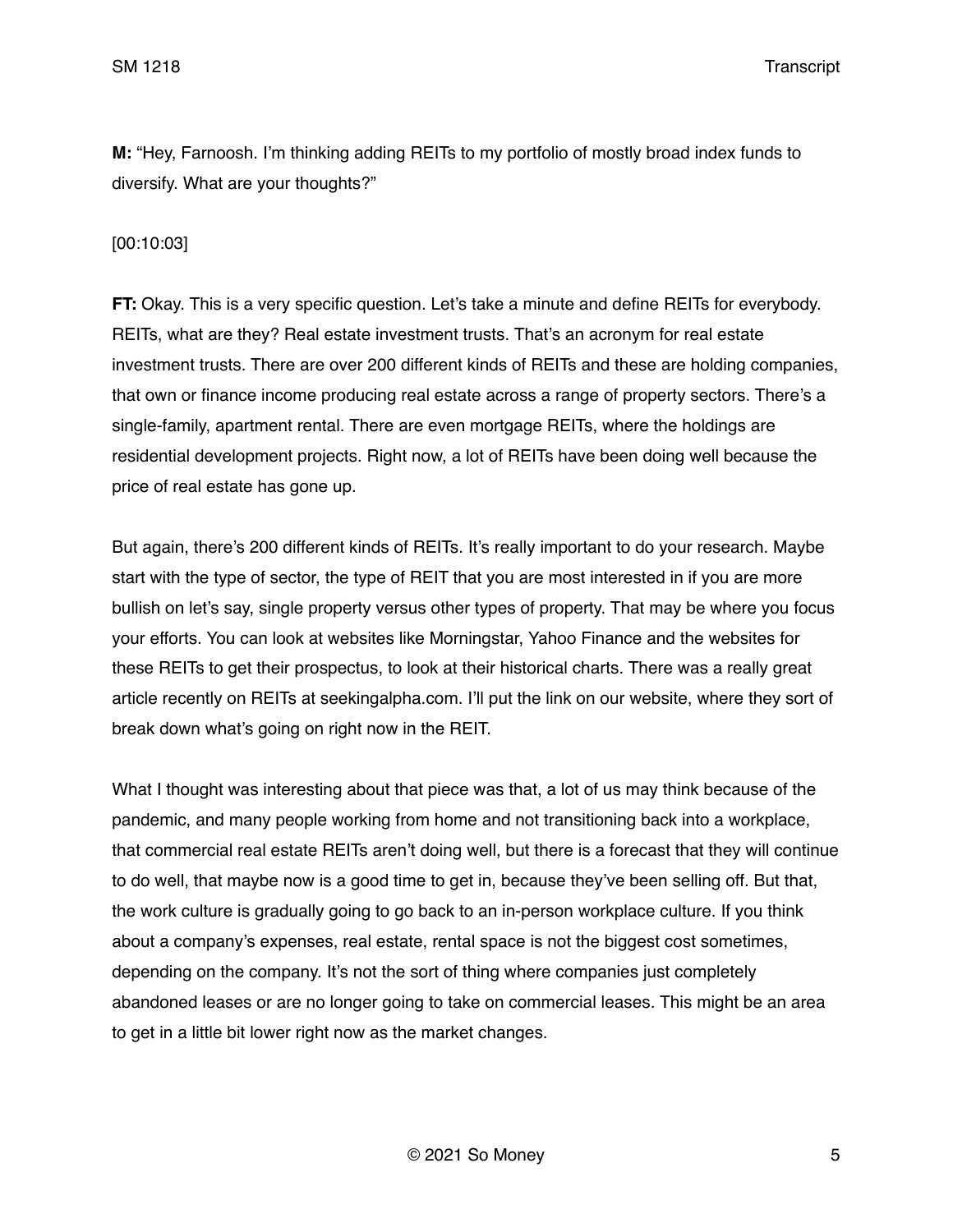But like all investments, you want to do your research, you want to be diversified. Great that you have this portfolio of broad index funds. Fantastic. If you want to put no more than 10% of your investment dollars towards this space, I think that is prudent. You don't want to do 50% REITs, right? This is an alternative asset class. Investing less than 10% of your money in this space makes it so that if this sector crashes, your overall portfolio is going to take on a severe hit. But this is a really great interesting sector.

We've talked about real estate investments on and off on the show, and alternative to REITs is to work with a company like Goodegg Investments. Goodegg investments was cofounded by two women, Annie Dickerson and Julie Lam. They've been on this show. I think it was Episode 841. You can go back and listen to our conversation, where they talk about why they started Goodegg Investments, how it works. You can go to goodegginvestments.com to learn more. But basically, they take your money and they then go with their team and invest across the country in many different types of real estate ventures. Multifamily units, single-family homes, et cetera, et cetera. They are very transparent about what they invest in. There is a minimum to participate, so you want to make sure you're comfortable with that minimum. But it's another way to get into the real estate sector.

I find that Goodegg and companies like Goodegg are best suited for those investors who are interested in creating cash flow, but don't want to be landlords. Would rather give money to other people to go in and invest in these properties that have their own landlords and then reap some of the cash flow incentives. Thanks for your question Meredith and good luck.

# [00:14:11]

Speaking of investments, a friend of the show asks, "How often should you check in on your investments?"

### [00:14:17]

Okay. This is an interesting question because I use personal capital. This is not an endorsement. This is just being truthful about what I use. This is an app that I use, a free tool to look at my net worth and all of the related accounts every single day. I have it on my phone, I

© 2021 So Money 6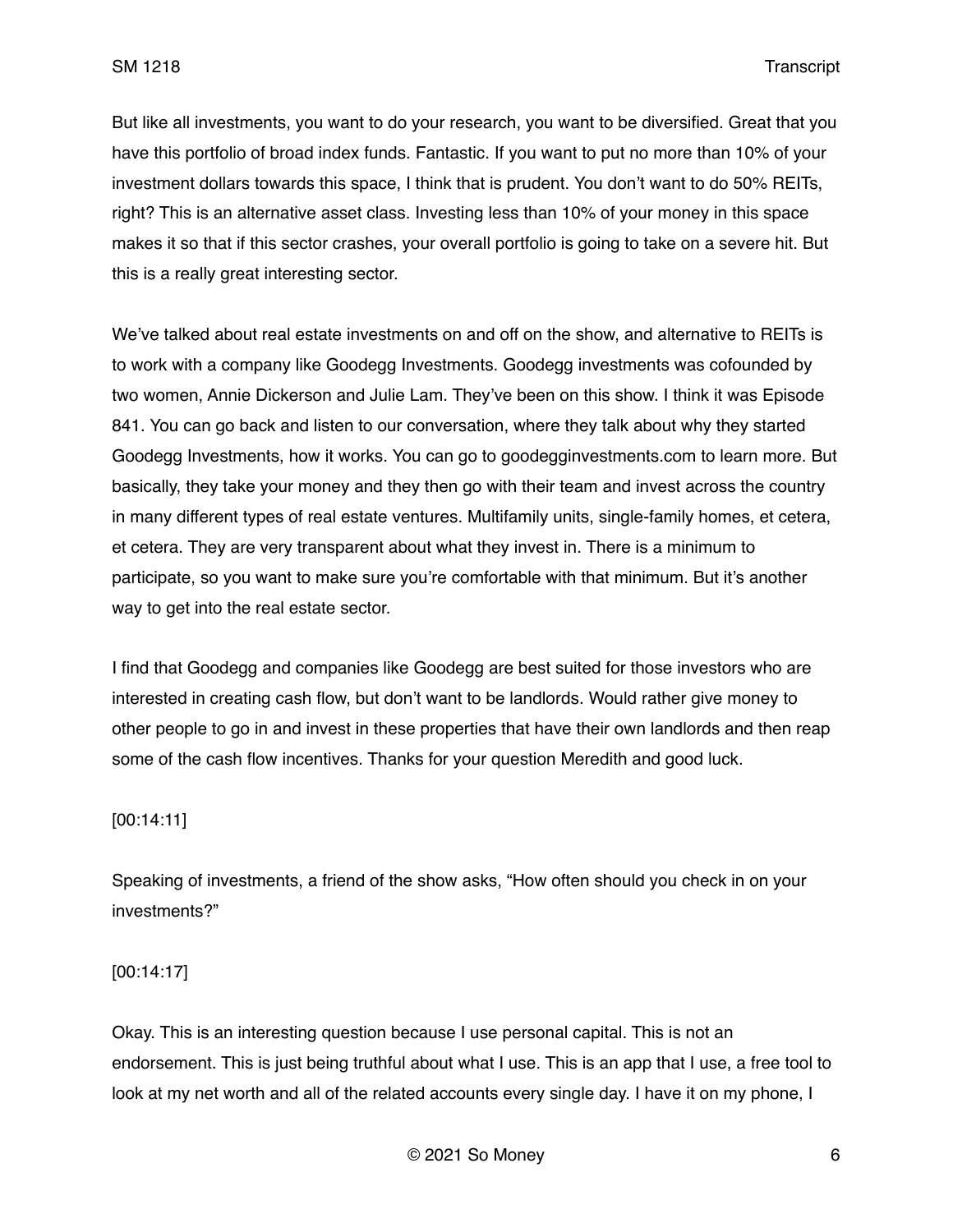check it multiple times a day. When I'm waiting for a Zoom call to start, I'm usually on personal capital. If I'm waiting to pick up my kid in the car, I'll take a look at personal capital. Maybe it's just me, but I think I'm not alone. I think if you listen to the show, you get me, you do this probably yourself one-way shape or another. With that, I'm essentially checking my investments multiple times a day, but I'm just looking at the bottom line. I'm just looking at the fluctuations. I'll notice for example if my net worth has dipped. I'll go right to the investment section and go, "Oh, yeah, the market is down and move on."

For me, it's more of a way to figure out was this drop in net worth my fault or something that is out of my control like the market. For me, it's just a way to check. I don't make knee-jerk moves based on this. I know myself. I can control myself. This might not work for you if you are highly emotionally charged and seeing your investments drop 10% in a day would prompt you to make an impulsive move. If that's you, don't do what I do. Instead, check your investments perhaps quarterly or biannually.

Items to review when you do check your portfolio, really when you take a relook under the hood is to make sure, one, that everything is still well-balanced. You can sign up for auto rebalance usually depending on the platform that you're using. To make sure that if the market does have a rally or a pullback, that your asset allocation, that your weight in stocks, and bonds and all the other asset classes is where you need it to be to address your risk tolerance, your retirement horizon, all of those things. So that if the market has a rally, you're not more invested in stock suddenly, because all of those price values went up. The portfolio auto rebalance is for you to make sure they are always say, 60% stocks, 30% bonds, 10% cash.

The other thing you want to look at and this is something that I did several years ago. You just do this once. You look to make sure that all of your investments, all of the funds have relatively low management fees. Investing in mostly ETFs and index funds will solve for this. You don't have to be too worried. But once in a while, there may be an exchange traded fund or mutual fund that is more actively managed. In that case, you might notice that the fee or the expense ratio as it sometimes called is above 1%. I would look very closely at that investment. Is it worth it? 1% annual fee may not seem like you're losing a ton of money, but you got to remember that this is an investment that you're going to contribute to over the years. It's going to compound.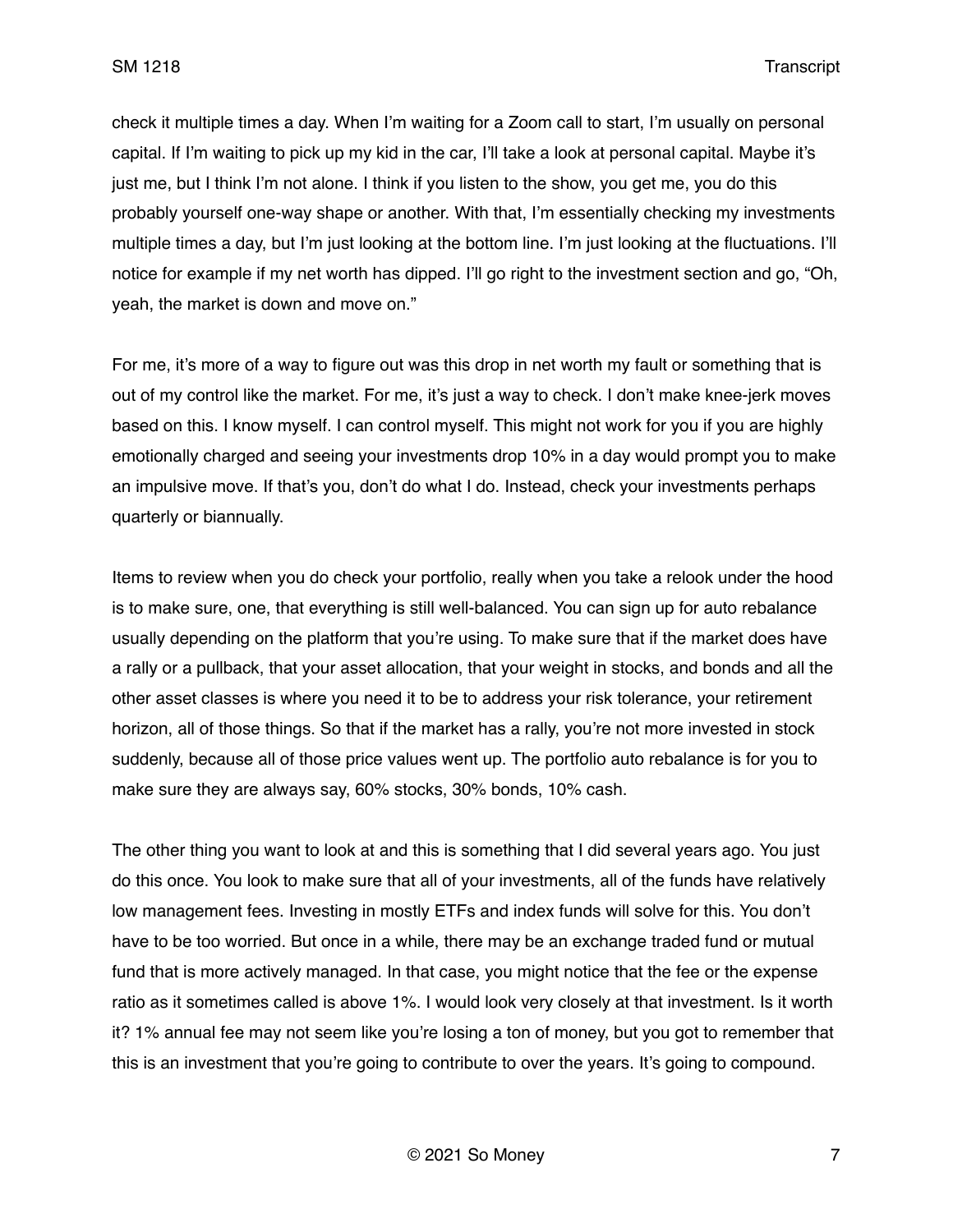That fee is also going to compound. It can be money that you don't need to be spending. You might be able to find a comparable find that has a lower expense ratio, a lower fee.

I did this once early on when we were working with a financial planner and I let her pick all my investments. She had me in a few funds that had expense ratios of over 1.5%. I thought, "Whoa! What are we doing her? Do we really need to be in these funds?" I think I saved tens of thousands of dollars over the years by getting rid of those and putting more money towards these low fee index funds. Index funds typically have expense ratios that are fraction of the cost/

### [00:18:03]

Robert is up next. He says,

# [00:18:05]

**R:** "Hey, Farnoosh. I'm pretty good financially. The only thing is my student loans. How can I manage this without having high monthly payments?"

[00:18:14]

**FT:** All right, Robert. I know these student loans are such sticking points for so many people. You feel like you've really made progress with your savings, with getting out of credit card debt. But these dang student loans, they just won't g away. There are only a few options here, Robert, but they are all good options. You may have already explored these, but you didn't tell me, so forgive me if these are already things you're familiar with. But maybe others listening will want to pump up the volume here.

Firstly, you could try to refinance to a lower rate. The goal here you say is to bring down those high monthly payments, make those monthly payments smaller to give your budget more wiggle room. You could try to refinance the debt to a lower rate. Fortunately, interest rates are low right now, I would to this sooner rather than later. Because with inflation, my guess is that rates are going to go up at some point and probably in the next year. I would start with your existing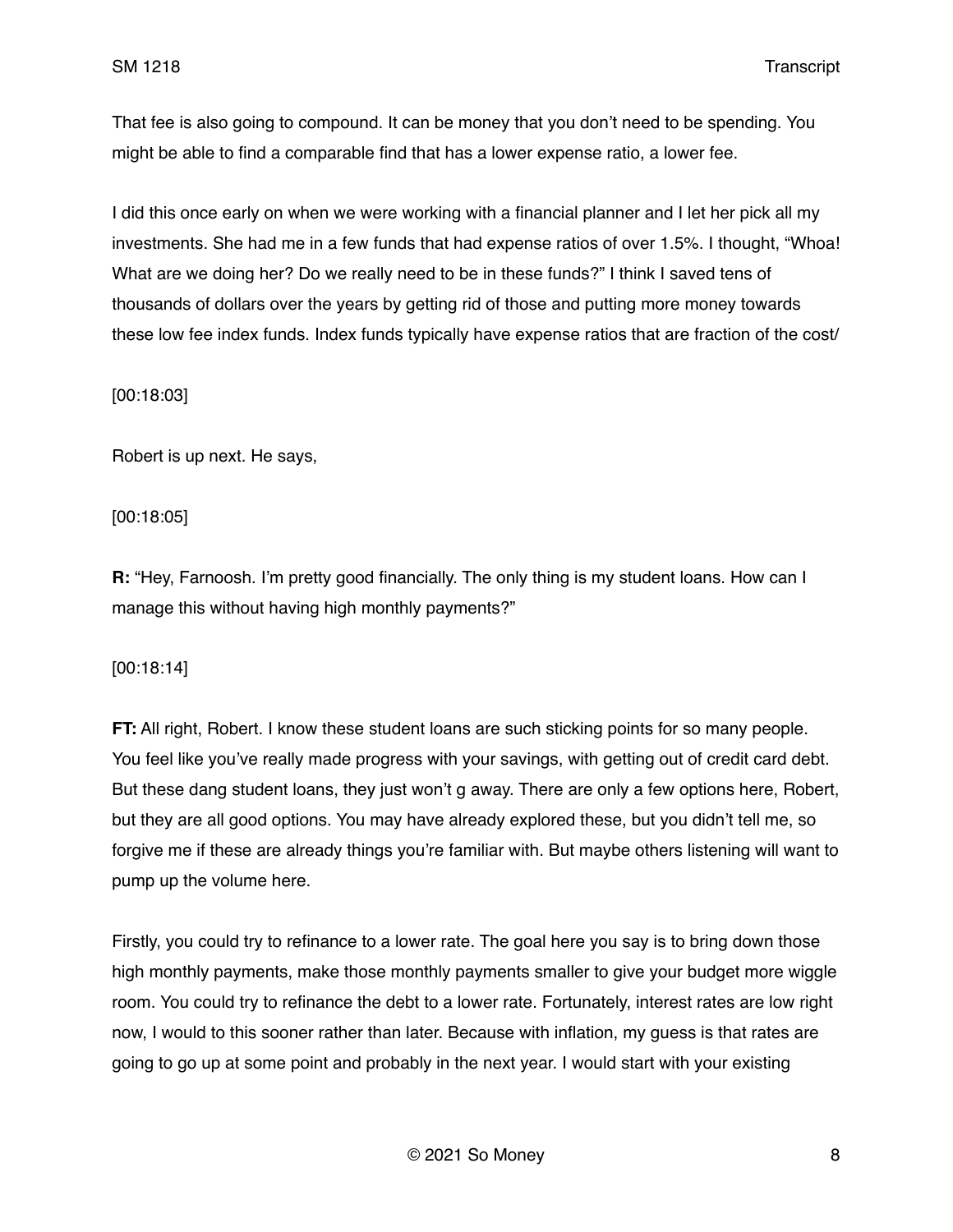lender and see what options they have, but definitely shop around. You can go on-site like NerdWallet and Bankrate to look for competing rates.

You may also want and I know this is not maybe music to your ears, but you could pay an extra principal payment once in a while to your loan balance to knockdown the balance. Very important to put it towards just the principal and not principal plus interest to not make like an extra payment, which will include interest. But to really just put money towards the principal as an additional payment, make your monthly payment as instructed. But if you have extra money for the first few years to knock down just that principle, eventually your monthly payment should come down and you'll pay less interest over time, your term will shrink.

You may also want to look into if these are federal loans, income-based repayment, ibrinfo.org. Income-based repayment is the most widely available income driven payment plan for federal student loans. It's been around since the last recession, since 2009. It's an Obama era provision. This can help you lower your loan payments, make them more affordable with payment caps based on your income and your household size. Income-based repayment or IBR will also forgive remaining debt if any after 25 years of qualifying payments. You can check it out again at ibrinfo.org. This is exclusive to federal student loan borrowers and how it works, how they decide what your payments are going to be, they use a sliding scale to figure out how much you can afford to pay on your federal loans.

If you earn below 150% of the poverty level for your family size, then your required loan payment will be nothing. If you earn more, then your loan payment will be capped at 15% of whatever you earn above that amount. There are calculators on the website. There's an application you can apply and find out if you qualify. I would highly encourage you to go down that route if you do have federal loans and they are really hard to manage.

[00:21:19]

Last but not least, a listener wants to know, "How do I figure out my housing budget in a high cost of living city?"

[00:21:28]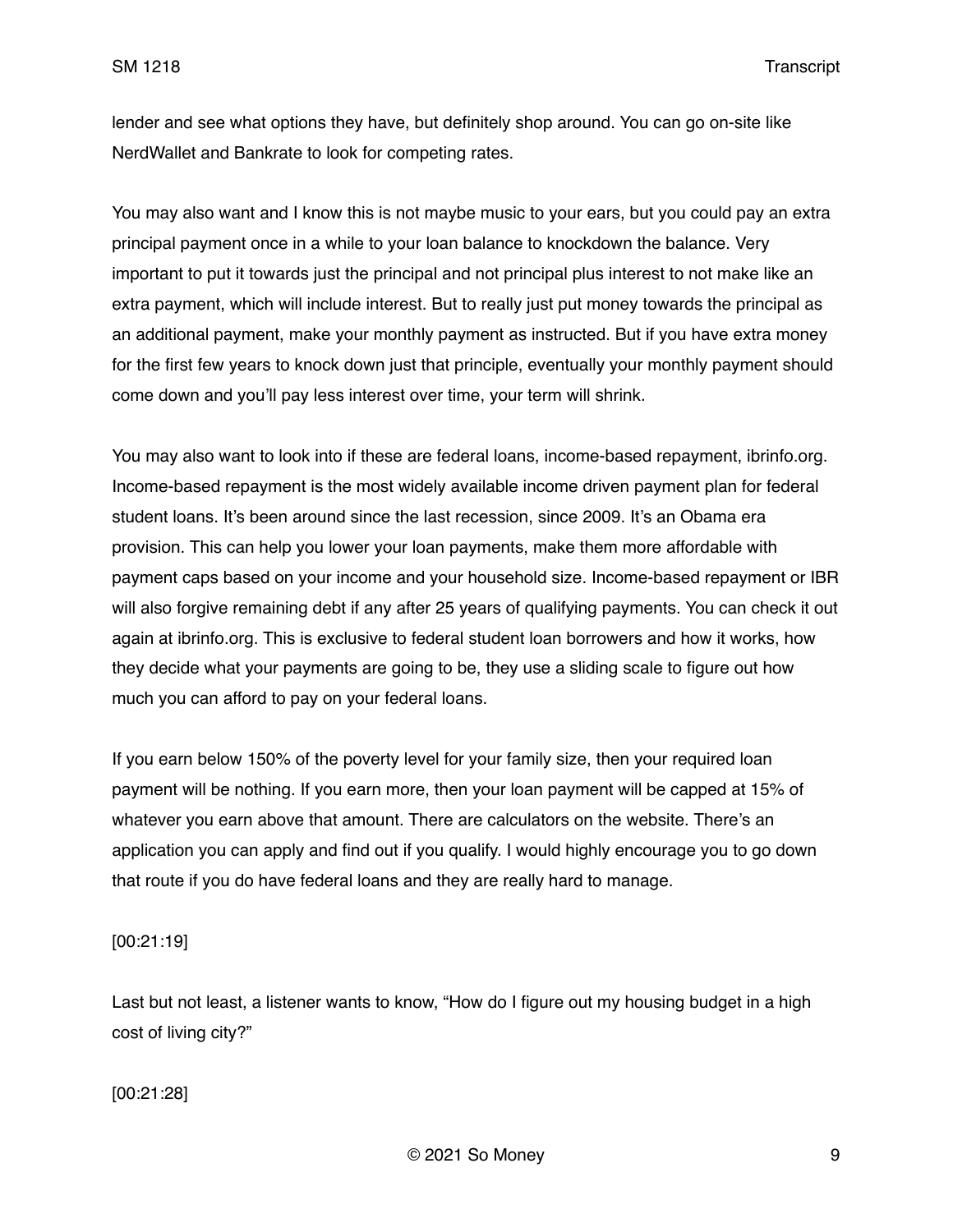Okay. Well, we know the rule of thumb, right? Generally, housing costs, whether that's a mortgage, rent. If it's a mortgage, add in your taxes, your insurance, your utilities. Thirty percent of your take-home pay is a good rule of thumb. You don't want to spend more than 30% of your take-home pay on housing-related costs. If you make \$10,000 a month, that's \$3,000 a month. If you make \$5,000 a month, that's \$1,500 a month on housing. Some of you are listening and want to throw your phone against the wall or your laptop or wherever you listen to podcast. Because this is just not doable in some parts of the world. This includes New York City. This include San Francisco, Los Angeles. This listener did not say where exactly he or she lives. But if it's New York City, even with rent coming down in the last year, it could still very easily be 30%, 35%, 40% of your take-home pay. Do you not live in these cities? Some decide not to.

But I chose to stay in New York City and the way that I made it work was, I found alternative housing accommodations. When I first moved to the city, making \$18 an hour before taxes back in the early 2000. I lived with a married couple in a rent subsidized apartment, had my own bedroom obviously with its own bathroom, which was a real perk. I paid \$550 a month and did that for two years and I saved my money. You could live with many, many roommates. You could have a longer commute to work or you could try to not take on a job that requires you to show up every single day. Maybe you come in twice a week so that you could afford to live further out and just dedicate part of your week to the commute because commuting is no fun. Some people like their commute.

But I will give you permission to spend up to 40% of your take-home pay on rent if it means that you're going to be able to get the sort of job that you can't get anywhere else, the sort of opportunities that you can't get anywhere else. Frankly in New York City, that city while it is a pain in the butt financially to make it work, the opportunities that are in that city, the people you're going to meet, the responsibilities that you might get at an earlier age are unmatched in my experience. I remember some advice I got early on in my career was that, if you get the chance to work in New York City, do it even if just for a year. Because the networking, the experience and the salary that you'll make in New York City is very competitive.

Then you go to whatever other city and you've left New York but New York hasn't left you and you're an attractive candidate the next place you go. You can command a higher salary. You